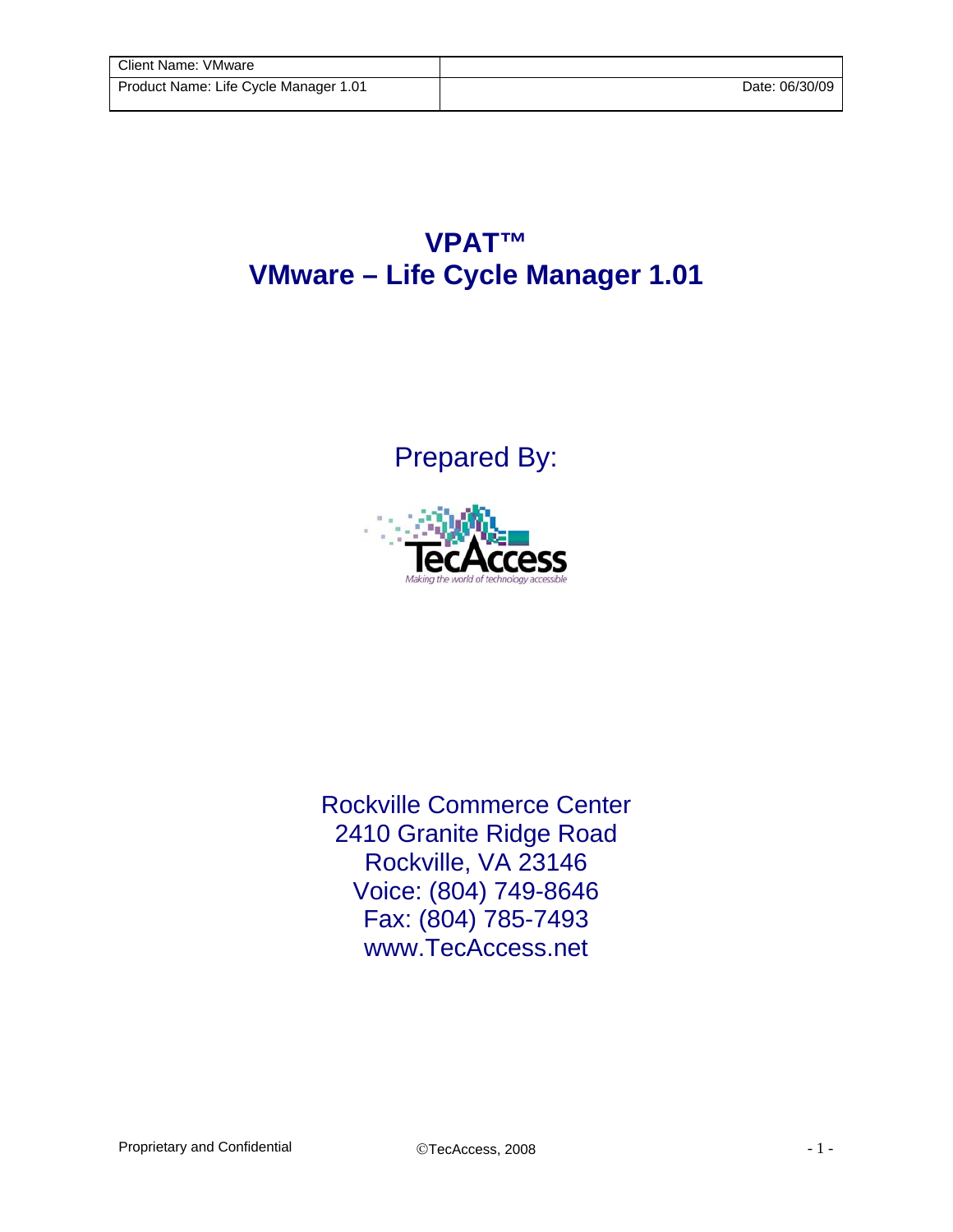## **VPAT**

**Product**: VMware - Life Cycle Manager 1.01 **Contact for more information:** http://www.vmware.com **Date:** June, 2009

| <b>Summary of Voluntary Product Accessibility Template</b>                      |                                              |                                                                 |  |
|---------------------------------------------------------------------------------|----------------------------------------------|-----------------------------------------------------------------|--|
| <b>Criteria</b>                                                                 | <b>Supporting</b><br><b>Features</b>         | <b>Remarks and Explanations</b>                                 |  |
| Section 1194.21 Software<br><b>Applications and Operating</b><br><b>Systems</b> | <b>Supports</b><br>with<br><b>Exceptions</b> | Please reference the attached<br>1194.21 section.               |  |
| Section 1194.22 Web-based<br>Internet Information and<br><b>Applications</b>    | <b>Not</b><br>Applicable                     |                                                                 |  |
| Section 1194.23<br><b>Telecommunications Products</b>                           | <b>Not</b><br>Applicable                     |                                                                 |  |
| Section 1194.24 Video and<br><b>Multimedia Products</b>                         | <b>Not</b><br>Applicable                     |                                                                 |  |
| Section 1194.25 Self-contained,<br><b>Closed Products</b>                       | <b>Not</b><br>Applicable                     |                                                                 |  |
| Section 1194.26 Desktop and<br><b>Portable Computers</b>                        | <b>Not</b><br>Applicable                     |                                                                 |  |
| Section 1194.31 Functional<br>Performance Criteria                              | <b>Supports</b><br>with<br><b>Exceptions</b> | Please reference the attached<br>1194.21, and 1194.31 sections. |  |
| Section 1194.41 Information,<br>Documentation and Support                       | <b>Supports</b>                              | Please reference the attached<br>1194.41 section                |  |

| <b>Supporting Features (second column on VPAT)</b> |                                                                                                                                                                                  |  |
|----------------------------------------------------|----------------------------------------------------------------------------------------------------------------------------------------------------------------------------------|--|
| Supports                                           | Use this language when you determine the product<br>fully meets the letter and intent of the Criteria.                                                                           |  |
| <b>Supports with Exceptions</b>                    | Use this language when you determine the product<br>does not fully meet the letter and intent of the<br>Criteria, but provides some level of access relative<br>to the Criteria. |  |
| <b>Supports through Equivalent</b>                 | Use this language when you have identified an                                                                                                                                    |  |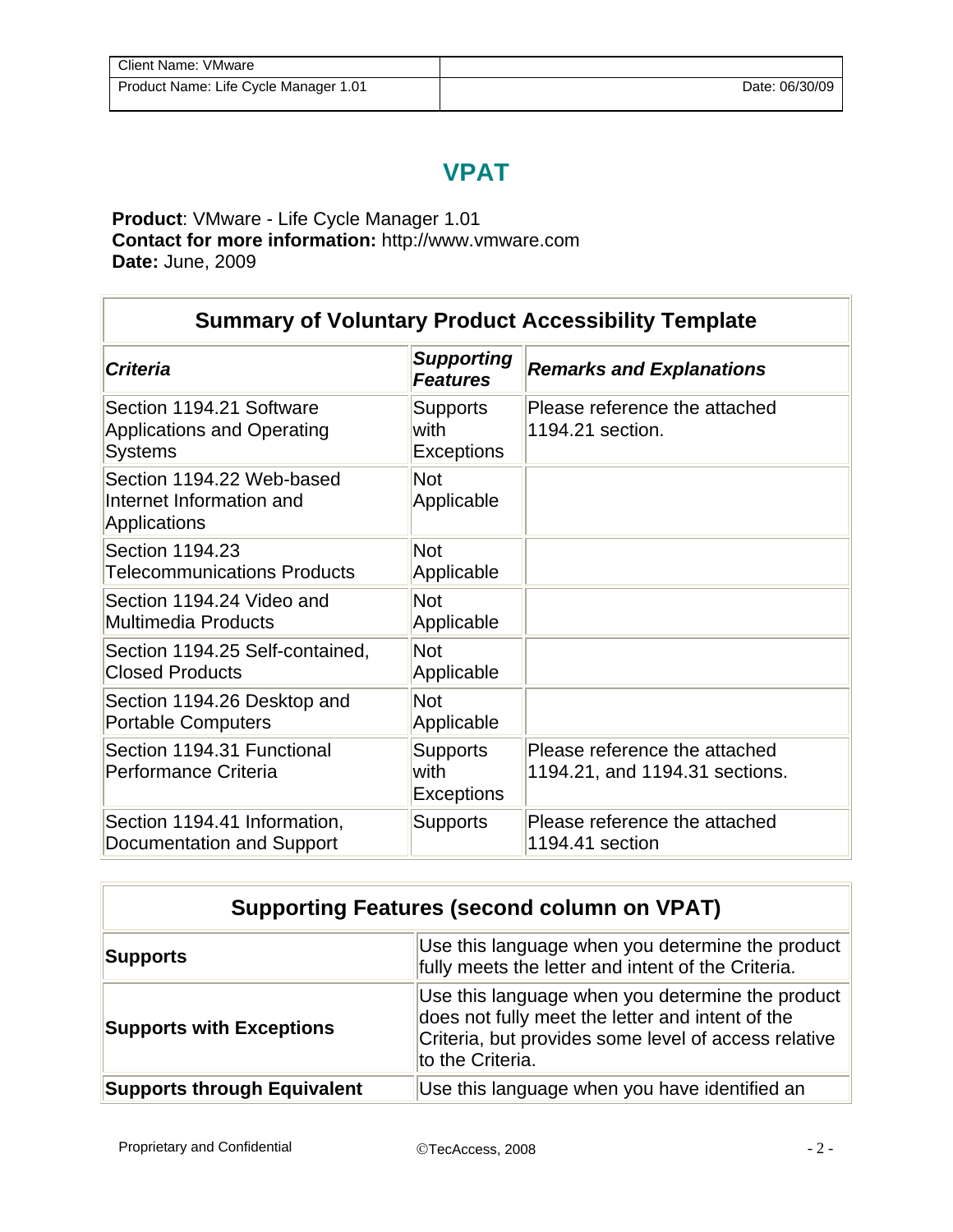| <b>Client Name: VMware</b>            |                |
|---------------------------------------|----------------|
| Product Name: Life Cycle Manager 1.01 | Date: 06/30/09 |

| <b>Facilitation</b>                                                 | alternate way to meet the intent of the Criteria or<br>when the product does not fully meet the intent of<br>the Criteria.                                                                                                                                                                                                                   |
|---------------------------------------------------------------------|----------------------------------------------------------------------------------------------------------------------------------------------------------------------------------------------------------------------------------------------------------------------------------------------------------------------------------------------|
| <b>Supports when combined with</b><br><b>Compatible AT</b>          | Use this language when you determine the product<br>fully meets the letter and intent of the Criteria when<br>used in combination with Compatible AT. For<br>example, many software programs can provide<br>speech output when combined with a compatible<br>screen reader (commonly used assistive<br>technology for people who are blind). |
| <b>Does not Support</b>                                             | Use this language when you determine the product<br>does not meet the letter or intent of the Criteria.                                                                                                                                                                                                                                      |
| <b>Not Applicable</b>                                               | Use this language when you determine that the<br>Criteria do not apply to the specific product.                                                                                                                                                                                                                                              |
| Not Applicable - Fundamental<br><b>Alteration Exception Applies</b> | Use this language when you determine a<br>Fundamental Alteration of the product would be<br>required to meet the Criteria (see the U.S. Access<br>Board standards for the definition of "fundamental<br>alteration").                                                                                                                        |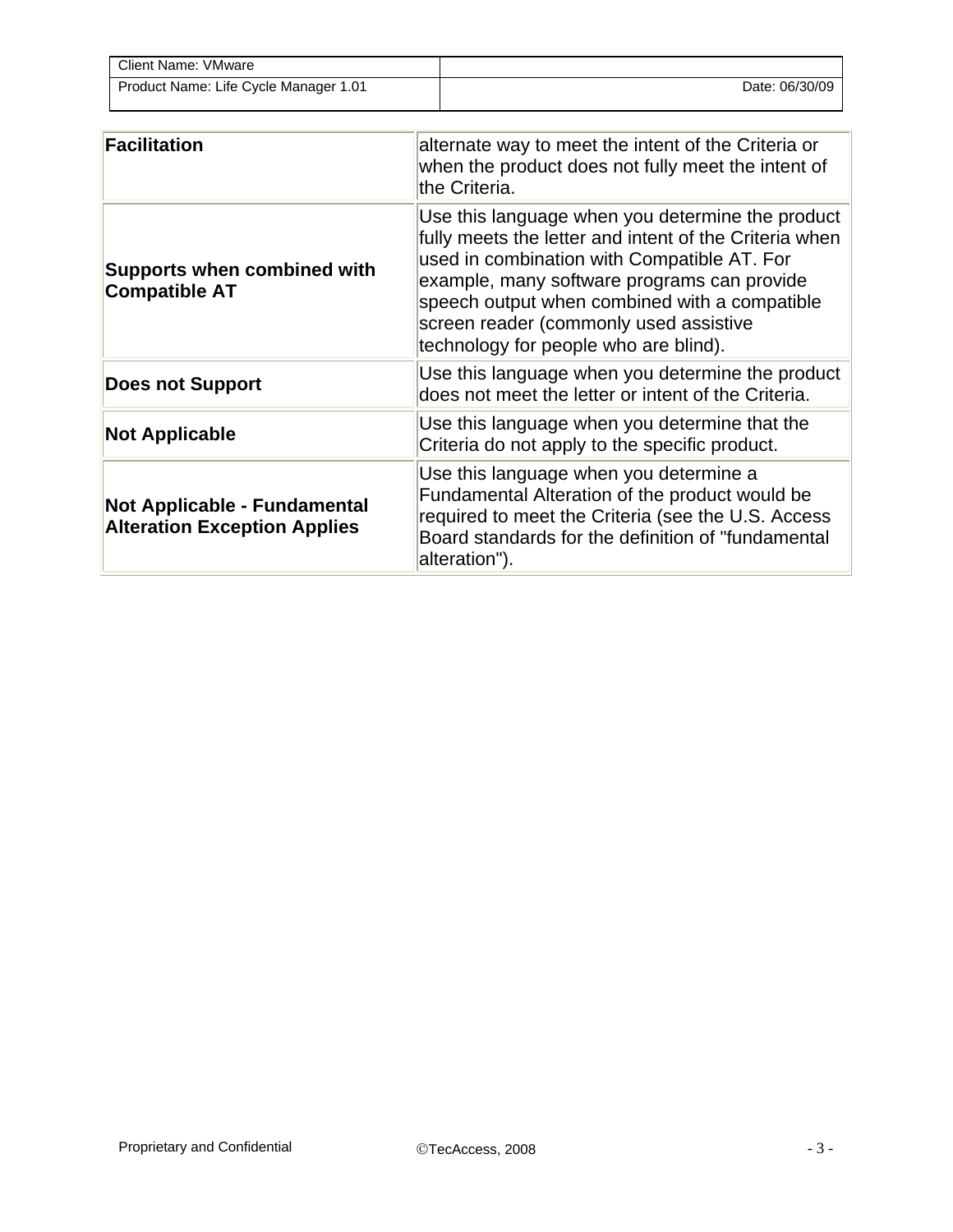| Client Name: VMware                   |                |
|---------------------------------------|----------------|
| Product Name: Life Cycle Manager 1.01 | Date: 06/30/09 |

| 1194.21 Software Applications and Operating Systems                                                                                                                                                                                                                                                                                                                                                                                                                                                                                                                                               |                                              |                                                                                                                                                                                                                                                                                                                                                             |  |
|---------------------------------------------------------------------------------------------------------------------------------------------------------------------------------------------------------------------------------------------------------------------------------------------------------------------------------------------------------------------------------------------------------------------------------------------------------------------------------------------------------------------------------------------------------------------------------------------------|----------------------------------------------|-------------------------------------------------------------------------------------------------------------------------------------------------------------------------------------------------------------------------------------------------------------------------------------------------------------------------------------------------------------|--|
| <b>Criteria</b>                                                                                                                                                                                                                                                                                                                                                                                                                                                                                                                                                                                   | <b>Supporting</b><br><b>Features</b>         | <b>Remarks and explanations</b>                                                                                                                                                                                                                                                                                                                             |  |
| (a) When software is designed to<br>run on a system that has a<br>keyboard, product functions shall be<br>executable from a keyboard where<br>the function itself or the result of<br>performing a function can be<br>discerned textually.                                                                                                                                                                                                                                                                                                                                                        | <b>Supports</b><br>with<br><b>Exceptions</b> | The Windows based GUI accessed<br>through the VMware vSphere client<br>4.0 allows a good deal of keyboard<br>accessibility. Buttons in the main<br>interface can be reached via the tab<br>key, menus can be activated and<br>chosen, and items such as the "Hosts<br>and Clusters" can be used via the<br>keyboard.                                        |  |
|                                                                                                                                                                                                                                                                                                                                                                                                                                                                                                                                                                                                   |                                              | Exceptions do exist. The tabs in the<br>interfaces such as "Hosts and<br>Clusters" cannot be activated via the<br>keyboard, e.g., the "Datacenters,"<br>"Hosts," "Tasks and Events" and<br>"Alarms" tabs. While tabbing will<br>place focus on these buttons, they<br>cannot be activated via the Enter or<br>Space keys, which is the Windows<br>standard. |  |
| (b) Applications shall not disrupt or<br>disable activated features of other<br>products that are identified as<br>accessibility features, where those<br>features are developed and<br>documented according to industry<br>standards. Applications also shall<br>not disrupt or disable activated<br>features of any operating system<br>that are identified as accessibility<br>features where the application<br>programming interface for those<br>accessibility features has been<br>documented by the manufacturer of<br>the operating system and is<br>available to the product developer. | <b>Supports</b><br>with<br><b>Exceptions</b> | Life Cycle Manager 1.0 does interrupt<br>or disable assistive technology or<br>assistive technology features.<br>See 1194.21 (a)                                                                                                                                                                                                                            |  |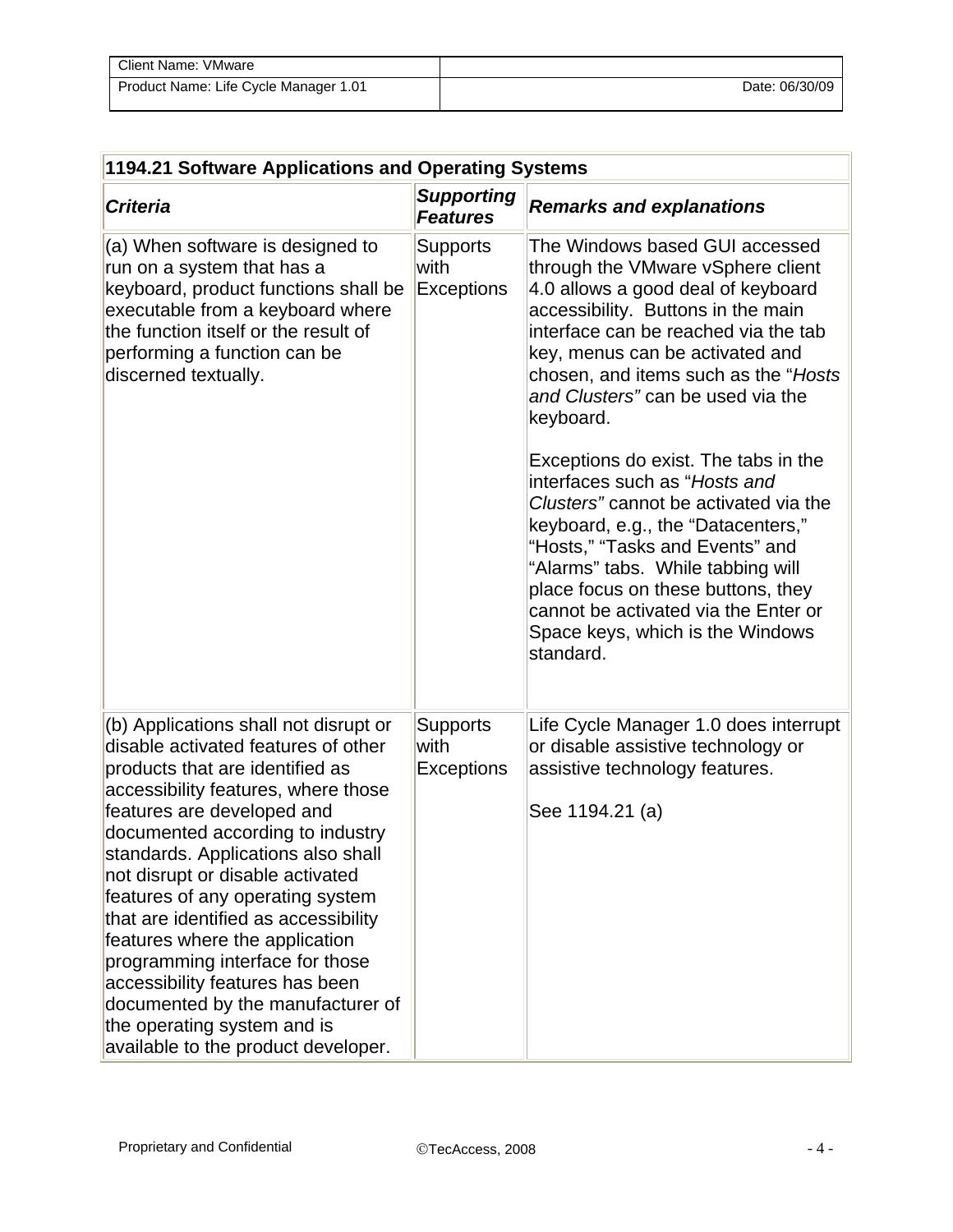| Client Name: VMware                   |                |
|---------------------------------------|----------------|
| Product Name: Life Cycle Manager 1.01 | Date: 06/30/09 |

| . (c) A well-defined on-screen<br>indication of the current focus shall<br>be provided that moves among<br>interactive interface elements as the<br>input focus changes. The focus shall<br>be programmatically exposed so<br>that Assistive Technology can track<br>focus and focus changes.              | <b>Supports</b><br>with<br><b>Exceptions</b> | Assistive technology can track focus<br>changes and determine what<br>interactive interface element has the<br>current focus in many cases. Focus<br>can also be tracked visually in some<br>cases.<br>However, the focus moves to areas<br>without text displayed on the screen<br>and they will be read aloud by screen<br>readers and do not represent items on<br>the screen. An example of this is on<br>the Configuration screen accessed<br>through the individual Hosts screen.<br>In addition the focus can become<br>locked on the screen. An example of<br>this is the locking of the focus on<br>selected screens such as the<br>Configuration screen.<br>See 1194.21 (a) and (b) |
|------------------------------------------------------------------------------------------------------------------------------------------------------------------------------------------------------------------------------------------------------------------------------------------------------------|----------------------------------------------|-----------------------------------------------------------------------------------------------------------------------------------------------------------------------------------------------------------------------------------------------------------------------------------------------------------------------------------------------------------------------------------------------------------------------------------------------------------------------------------------------------------------------------------------------------------------------------------------------------------------------------------------------------------------------------------------------|
| (d) Sufficient information about a<br>user interface element including the<br>identity, operation and state of the<br>element shall be available to<br>Assistive Technology. When an<br>image represents a program<br>element, the information conveyed<br>by the image must also be available<br>in text. | <b>Supports</b><br>with<br><b>Exceptions</b> | Many controls have sufficient<br>information for identifying them<br>including name, role, state and value<br>information provided through<br>Microsoft Active Accessibility (MSAA).<br>However, controls do exist that do not<br>have identifying information that<br>assistive technology can use.                                                                                                                                                                                                                                                                                                                                                                                          |
| (e) When bitmap images are used to<br>identify controls, status indicators, or<br>other programmatic elements, the<br>meaning assigned to those images<br>shall be consistent throughout an<br>application's performance.                                                                                  | Supports                                     | Image meaning is consistent.                                                                                                                                                                                                                                                                                                                                                                                                                                                                                                                                                                                                                                                                  |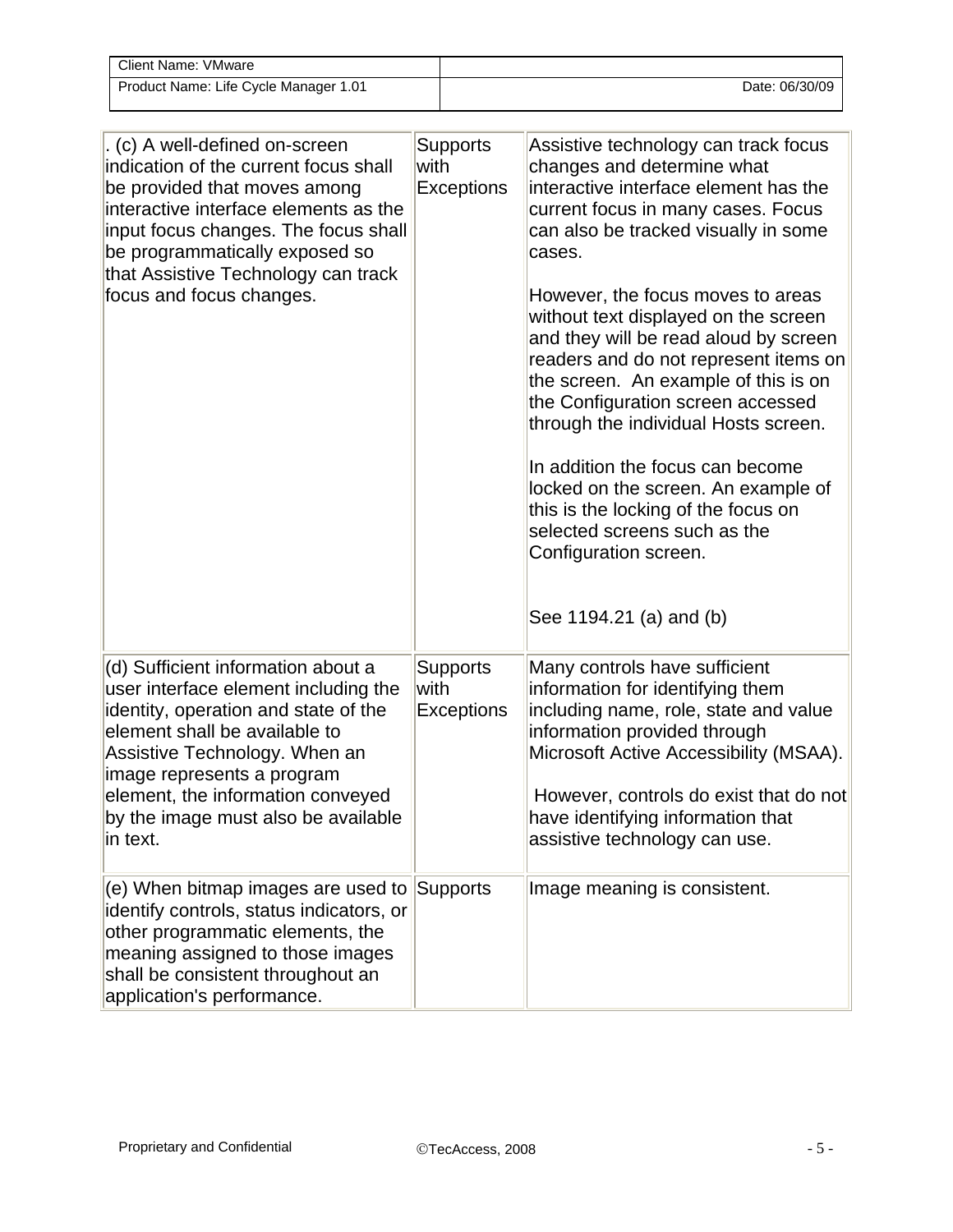| Client Name: VMware                   |                |
|---------------------------------------|----------------|
| Product Name: Life Cycle Manager 1.01 | Date: 06/30/09 |

| (f) Textual information shall be<br>provided through operating system<br>functions for displaying text. The<br>minimum information that shall be<br>made available is text content, text<br>input caret location, and text<br>attributes.                        | <b>Supports</b><br>with<br><b>Exceptions</b> | Text is available through the operating<br>system and assistive technology can<br>read it in many cases, however there<br>are examples when text is not being<br>read or provided through operating<br>system functions.<br>See 1194.21 (d)                                                                                       |
|------------------------------------------------------------------------------------------------------------------------------------------------------------------------------------------------------------------------------------------------------------------|----------------------------------------------|-----------------------------------------------------------------------------------------------------------------------------------------------------------------------------------------------------------------------------------------------------------------------------------------------------------------------------------|
| (g) Applications shall not override<br>user selected contrast and color<br>selections and other individual<br>display attributes.                                                                                                                                | <b>Supports</b><br>with<br><b>Exceptions</b> | Life Cycle Manager 1.01 does not<br>honor or extend all Windows high<br>contrast or large font settings.                                                                                                                                                                                                                          |
| (h) When animation is displayed, the Not<br>information shall be displayable in at<br>least one non-animated presentation<br>mode at the option of the user.                                                                                                     | Applicable                                   | Animation is not used.                                                                                                                                                                                                                                                                                                            |
| (i) Color coding shall not be used as<br>the only means of conveying<br>information, indicating an action,<br>prompting a response, or<br>distinguishing a visual element.                                                                                       | <b>Supports</b><br>with<br>exceptions        | The page tabs are displayed in a dark<br>grey and the currently selected tab is<br>white without any text equivalent.                                                                                                                                                                                                             |
| (j) When a product permits a user to<br>adjust color and contrast settings, a<br>variety of color selections capable of<br>producing a range of contrast levels<br>shall be provided.                                                                            | <b>Not</b><br>Applicable                     | The Windows based GUI accessed<br>through the VMware vSphere client<br>4.0 does not permit a user to adjust<br>color or contrast settings.                                                                                                                                                                                        |
| (k) Software shall not use flashing or<br>blinking text, objects, or other<br>elements having a flash or blink<br>frequency greater than 2 Hz and<br>lower than 55 Hz.                                                                                           | <b>Supports</b>                              | Blinking and flashing does not occur<br>in the prohibited range.                                                                                                                                                                                                                                                                  |
| (I) When electronic forms are used,<br>the form shall allow people using<br>Assistive Technology to access the<br>information, field elements, and<br>functionality required for completion<br>and submission of the form,<br>including all directions and cues. | <b>Supports</b><br>with<br><b>Exceptions</b> | Many controls have sufficient<br>information for identifying them<br>including name, role, state and value<br>information provided through<br>Microsoft Active Accessibility (MSAA).<br>Some controls which are links or<br>buttons are not identified as<br>interactive interface elements through<br>the Role property of MSAA. |
|                                                                                                                                                                                                                                                                  |                                              | See 1194.21 (d) and (f)                                                                                                                                                                                                                                                                                                           |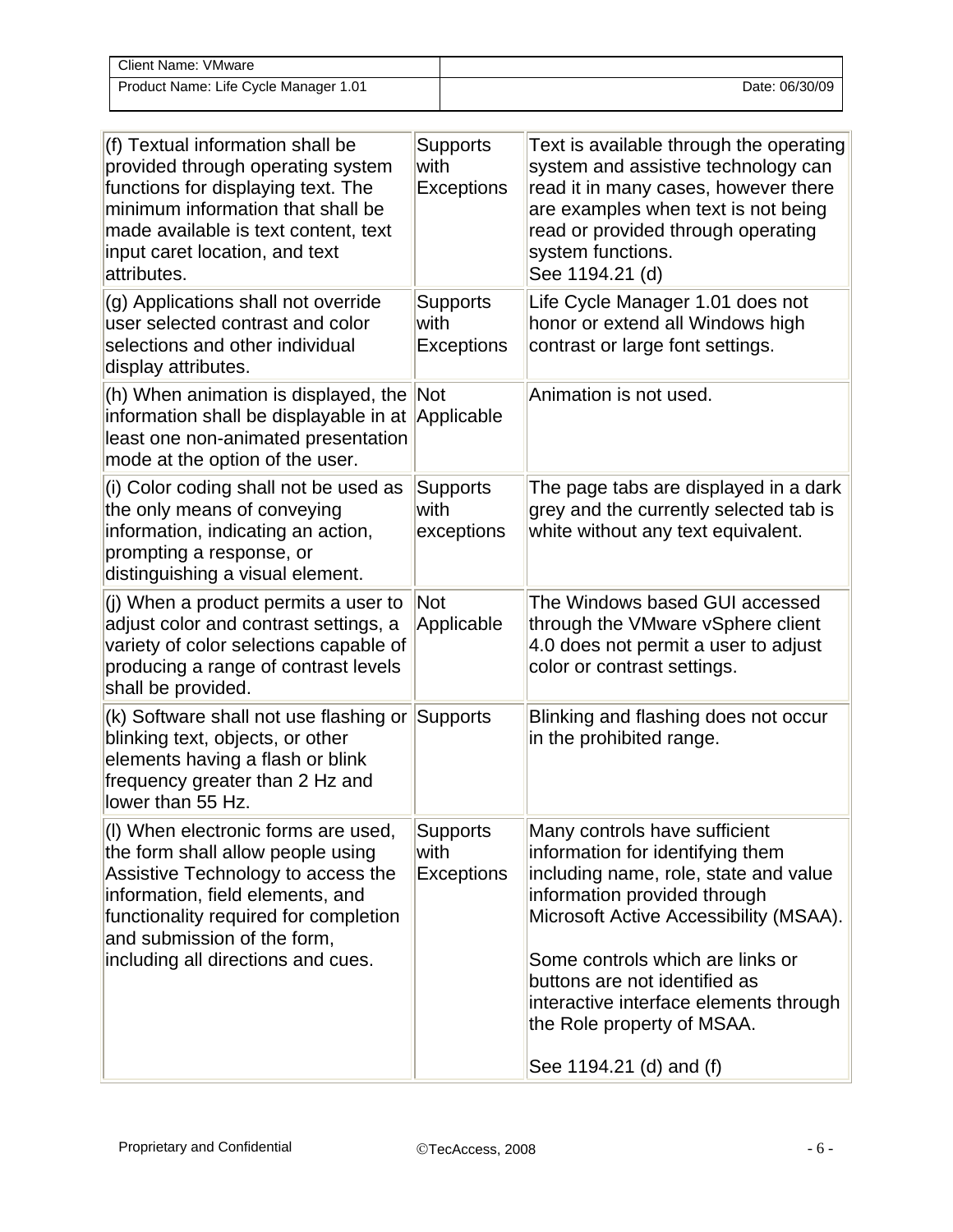| <b>Client Name: VMware</b>            |                |
|---------------------------------------|----------------|
| Product Name: Life Cycle Manager 1.01 | Date: 06/30/09 |

| 1194.31 Functional performance criteria                                                                                                                                                                                                                                                                                             |                                              |                                                                                                                                                                                                                                                                                                 |
|-------------------------------------------------------------------------------------------------------------------------------------------------------------------------------------------------------------------------------------------------------------------------------------------------------------------------------------|----------------------------------------------|-------------------------------------------------------------------------------------------------------------------------------------------------------------------------------------------------------------------------------------------------------------------------------------------------|
| <b>Criteria</b>                                                                                                                                                                                                                                                                                                                     | <b>Supporting</b><br><b>Features</b>         | <b>Remarks and explanations</b>                                                                                                                                                                                                                                                                 |
| (a) At least one mode of operation<br>and information retrieval that does<br>not require user vision shall be<br>provided, or support for assistive<br>technology used by people who are<br>blind or visually impaired shall be<br>provided.                                                                                        | <b>Supports</b><br>with<br><b>Exceptions</b> | Virtual Infrastructure - Life Cycle<br>Manager 1.01 has some limitations<br>that do not allow full support for screen<br>reader assistive technology.<br>Please reference the included 1194.21<br>and 1194.22.                                                                                  |
| (b) At least one mode of operation<br>and information retrieval that does<br>not require visual acuity greater than<br>20/70 shall be provided in audio and<br>enlarged print output working<br>together or independently, or<br>support for assistive technology<br>used by people who are visually<br>impaired shall be provided. | <b>Supports</b><br>with<br>exceptions        | Screen magnifiers do work with Virtual<br>Infrastructure - Life Cycle Manager<br>1.01. Virtual Infrastructure. The<br>product does not honor all Windows<br>color and high contrast settings and<br>increased text size.<br>Please reference the included 1194.21<br>VPAT for specific details. |
| (c) At least one mode of operation<br>and information retrieval that does<br>not require user hearing shall be<br>provided, or support for assistive<br>technology used by people who are<br>deaf or hard of hearing shall be<br>provided.                                                                                          | <b>Supports</b>                              | Hearing is not required.                                                                                                                                                                                                                                                                        |
| (d) Where audio information is<br>important for the use of a product, at<br>least one mode of operation and<br>information retrieval shall be<br>provided in an enhanced auditory<br>fashion, or support for assistive<br>hearing devices shall be provided.                                                                        | <b>Not</b><br>Applicable                     | Audio is not present.                                                                                                                                                                                                                                                                           |
| (e) At least one mode of operation<br>and information retrieval that does<br>not require user speech shall be<br>provided, or support for assistive<br>technology used by people with<br>disabilities shall be provided.                                                                                                            | <b>Supports</b>                              | User speech is not required.                                                                                                                                                                                                                                                                    |